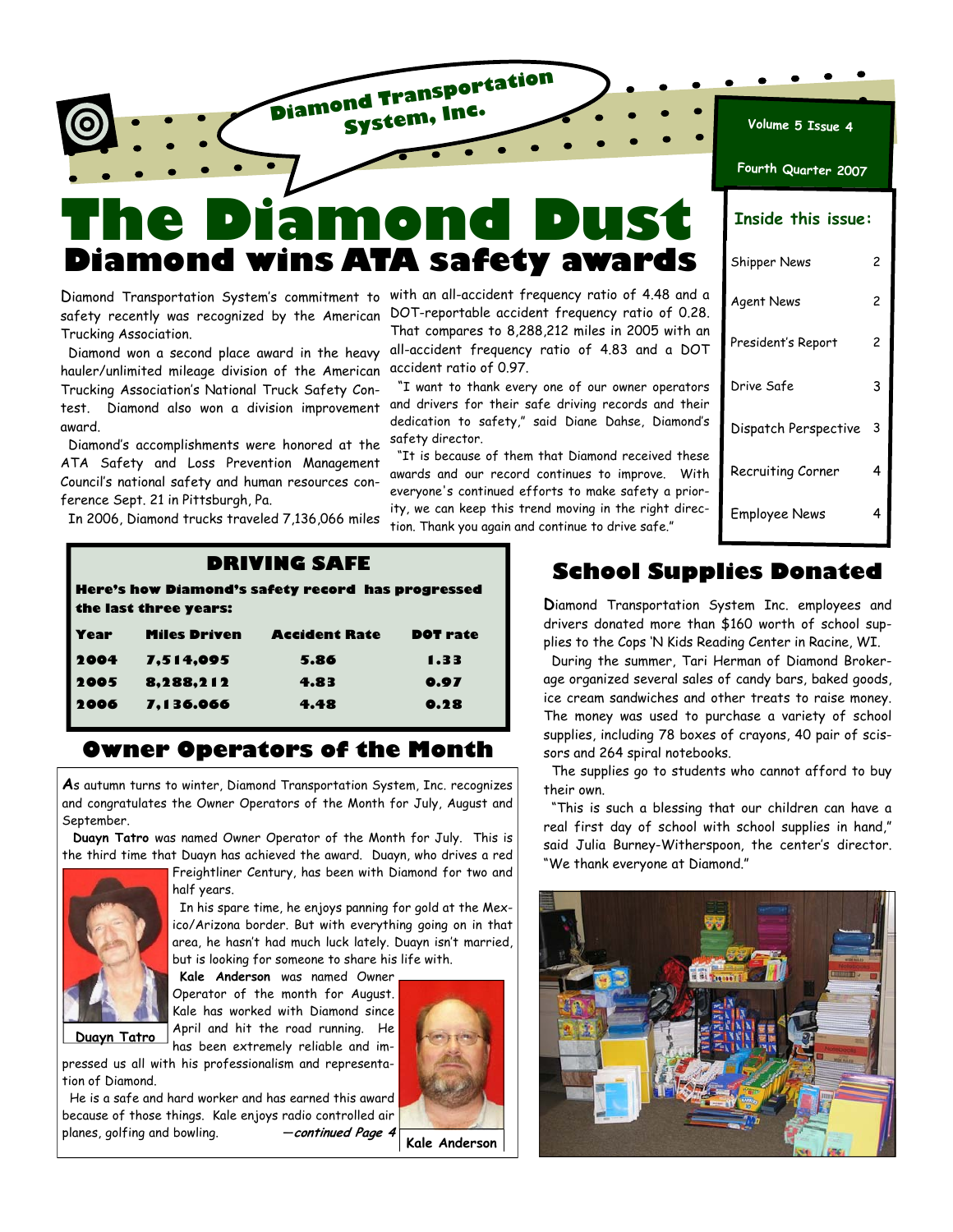# **CUSTOMERS AND AGENTS Shipper News: Diamond Adds Customers**

customer base.

 We have pooled trailers at Landoll Corporation in Marysville, KS where shipments of disc harrows and plows are now moving. In the machine tool and industrial sector we are working with Pittsburgh Logistics, which has contracted with General Motors to move plant machinery, dies, and related items. This is a very new situation and we look forward to developing this business. Many of these



Terex Dump Truck on unit 5010-0 is one of the many new customers Diamond is serving

# **Check Your Bills of Lading Carefully**

**M**any times when you go to a shipper they have a pre-printed bill of lading, delivery order or dock receipt.

 Sometimes those documents do not state exactly where you are picking up and delivering. They will show where it goes over seas or who purchased the equipment. In these situations, you need to make out your own bill of lading showing where the load picks up and where it delivers.

 Furthermore, changes can be made after the bill of lading has been printed and you end up delivering it to another location. Please clearly note this on your bill of lading. It is very hard to match up your paperwork to the correct order number without this being done. It is also very important to put your order number on each piece of paperwork you send in.

 If an error is made matching up your paperwork it can result in problems getting you paid in a timely manner. Also make sure you have the shipper sign your bill of lading and make sure you have the consignee sign that they received the equipment when delivered. If any damages or shortages are noted either at pick up or delivery you must call the safety department and make a phone report.

**- Diane Dahse, Safety Director** 

**D**iamond has made several additions to our active loads will require protection so you must keep your tarps ready and in good repair. Also, CNH at Grand Island will add product lines which will open up demand for step decks in addition to RGNs.

> **Agent Streamlining:** We recently announced several administrative changes (commission billing, direct deposit, and lead time for payment) for our agents. Agents are a strong part of any specialized carrier's sales networks. The service provided to their customers and the ease in which they work with the carrier on loading trucks, paperwork, and commissions, makes that carrier a better choice.

> Most agents represent several carriers. We are pleased to make these changes and encourage our entire staff and our owner operators to do their best for this important group of sales professionals.

**- Pat McLeod, Vice President, Sales**

#### **TOP-FIVE AGENTS JULY-SEPT.**

- 1. Rick Newton
- 2. Laurel Barbera
- 3. Larry Meeks
- 4. Frank Lantrip
- 5. Tom Cucciare

**D**iamond congratulates all of our agents! Our agents are considered a large part of our sales force and customer base. Remember commission invoices are due on Tuesday for Thursday payment.

# **On the Road Again: Sights Seen on America's Highways**

**R**ecently I spent a couple of weeks traveling . I think those of us here in the office need to spend some time on the road to see what our owner operators see every day.

 We appreciate what each of you are doing out there on the highways, there are a lot of issues that you deal with that sometimes we, sitting in our offices, forget city. about.

 The first thing I noticed when going through Nebraska is the lack of heavy traffic and this is probably one of the few states that provides the opportunity to be on the "open road". One safety issue I noticed was the number of drivers not paying attention to staying in their lane as they would weave back and forth.

 When passing a few of these we noticed that the drivers were either on their cell phones (not hands-free ones) or eating. One was reading what appeared to be a newspaper. What a dangerous issue when traveling at 70 to 75 mph.

 Later in the trip we passed a truck and trailer jack-knifed and appeared that no other vehicles were involved. What a waste to see the damages and possible injuries to the driver let alone the cost of the repairs and cleanup for the accident. We also saw a lot of courtesy on the open road with drivers being very cautious about speeds and passing.

 There are always a few irresponsible drivers that make it look bad for the industry, but overall, there were more cars than trucks doing 80 mph or more.

 We noticed that safety appeared to be more of a concern with truck drivers than with other motorists. I think we all see that in our every day travels even in the

 Often while traveling you see things that you just don't see in everyday life. We went through the mountains in Colorado, spent time at the Balloon Fiesta in Albuquerque and I can picture more clearly what you see going down the road with all the sites this country has to offer.

 We traveled across part of Texas, saw the largest cross in the northern hemisphere just outside of Amarillo, and spent time talking with a number of bikers stopped there on a Sunday morning. We stopped in Oklahoma City and visited the site of the bombing of the Federal Building in 1995 and the devastation it left for those families and friends.

 I know that each of you on the road have probably seen many of these things in your travels and it is unbelievable what is out there for all of us to see in this country of ours. Each time I travel, I come back with a stronger appreciation of what each and every one of you do in your daily travels across this great country.

**- Paul Martinson, President**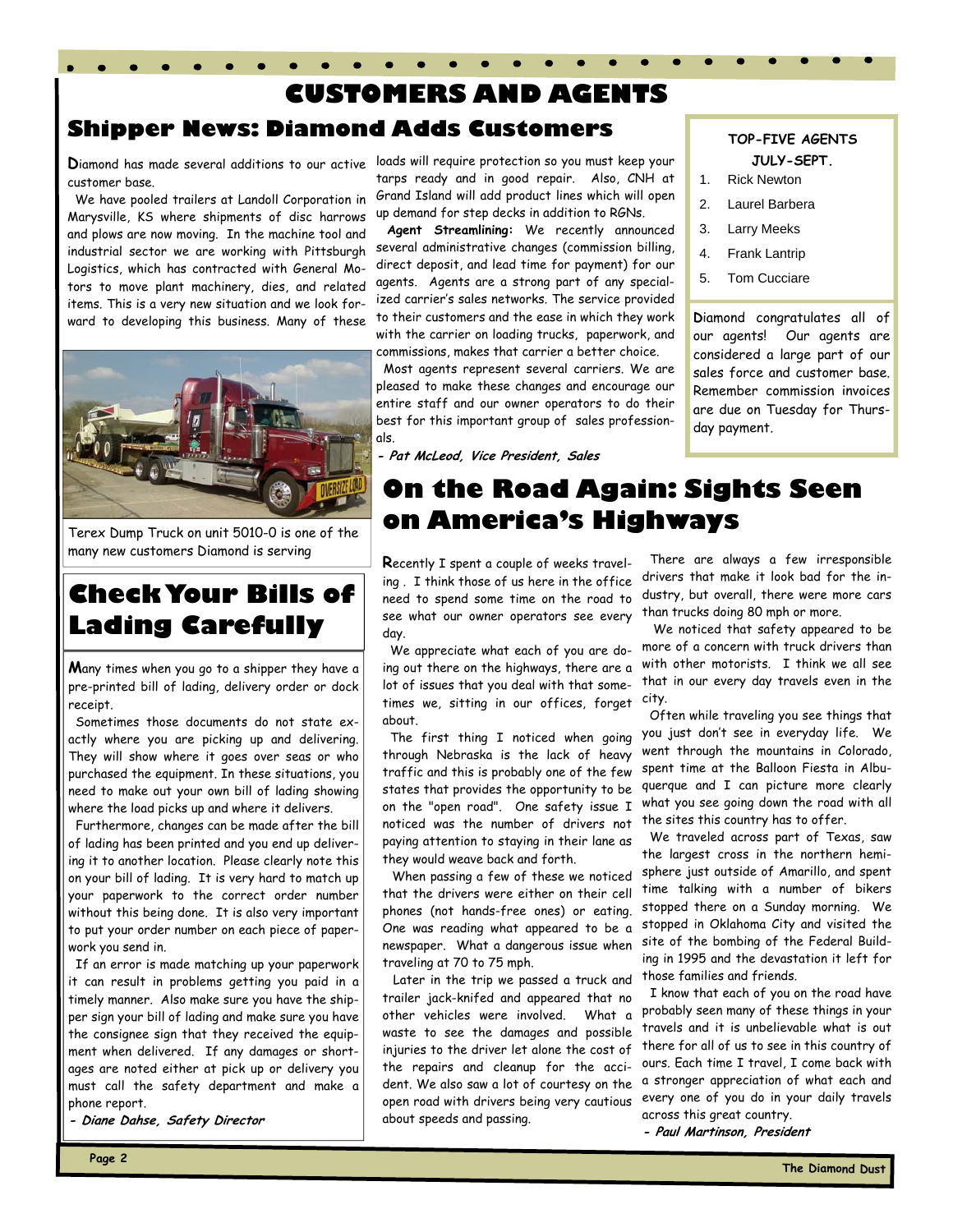# **SAFETY AND COMPLIANCE**

# **DRIVE SAFE: Speed, The Way to Get You No Where Fast**

**D**iamond takes all driving records seriously. Speeding is one violation that can be so easily

prevented yet weighs so heavily on your MVR record. Excessive speeding violations may result in termination, harm your image or even prevent a company from hiring you in the first place.

While accident and injury prevention are a few good reasons not to speed, there are also legal penalties you must pay if you drive too fast. A speeding driver that causes a fatal accident can be charged with negligent homicide or even second-degree

## **ROADCHECK 2007**

**T**his year's Roadcheck 2007, held June 5-7 saw an increase in the number of inspections performed as well as the number of drivers placed out of service.

 This year's driver out-of-service rate was the highest since 1999. The majority of the drivers were placed out of service for hours-ofservice violations, while falsification of records of duty status was the second highest reason.

 Brakes led the list of vehicle out-of-service defects, accounting for 54 percent of vehicle defects. Please remember to do your pre and post-trip inspections on both your vehicle and yourself to help eliminate any violations.

 Make sure you have updated your log entries and they are compliant. Take a few extra minutes to make sure you, your equipment and your load are ready every time to start to move your truck.

## **Service hour update**

**T**he U.S. Court of Appeals for the District of Columbia Sept. 28 decided to keep the current hours-of-service (HOS) regulations in place until December 27, 2007, to give the Federal Motor Carrier Safety Administration (FMCSA) more time to consider possible changes in the rules in light of the court's earlier July 24,

2007, decision. As you recall, in that opinion, the court voided the 11 hours of driving time and the 34-hour



restart provisions of the HOS regulations on procedural grounds. Once again, for the time being, the current HOS rules remain in effect, pending further action by FMCSA.

murder if the speed is considered reckless.

speeds.

miles per gallon for every 1 life.

 Speeding is a factor in nearly 1/3 of all mo-on every gallon of fuel that you use, just one tor vehicle fatalities. Besides more reason to adhere to the posted speed the obvious reasons not to limits in this time of high fuel costs. you travel 70 mph you're losing over 1.5 miles

> speed, it also costs you more If you are under an oversized load and travmoney in brakes and tires eling with permits you must look at those perwhich have been proven to mits and abide by the speed limit stated on wear out faster than those on those permits. The little bit of time you save a truck driven at conservative by going over the speed limit certainly does Fuel costs are also affected damage your good driving record, lose your by speeding, costing you 0.1 job or possibly cause someone to lose their not justify taking the chance that you might

mph you drive over 55. So if **-Diane M. Dahse, Safety Director** 

# **Pilot drops TripPak drop boxes**

**B**eginning Dec. 31, 2007, TripPak EXPRESS® drop boxes will no longer be available at Pilot Travel Centers. TripPak and Pilot officials tried to negotiate a new contract for the truck stops to continue having the drop boxes, but the two sides could not come to an agreement. TripPak provides drop boxes near many of the exits previously served by Pilot. The majority of these are within 10 miles of those exits. TripPak is seeking an alternative network to relocate their displaced TripPak boxes and are launching a nationwide campaign to alert drivers of the change and give them an opportunity to win weekly contests.

## **THE DISPATCH PERSPECTIVE**

**T**railer upkeep is a growing concern here at Diamond, at our shops and among our owner operators. Because of this concern, some changes have been made, some more are to come and a bit more is being asked of our owner operators.

 One issue that's been addressed is the condition of trailers serviced at our Bettendorf shop. There were some issues with the condition of trailers even after they were serviced in Bettendorf. Diamond's response: we hired a new mechanic, Steve Palmer, who is not only turning trailers at a much quicker pace than our former mechanic, but we are seeing far fewer problems with the trailers coming out of there. There is also a form to fill out when you drop a trailer in Bettendorf that helps Steve find problems more quickly and make sure the problems are fixed.

 We are having some issues with dropped trailers in Grand Island, NE. This can be a bigger problem because all of those are pre-loaded combines with the wheels off and cannot be transferred. You don't want to hook up to trailer and find out that the lights, PSI or brakes are not working.

 We have been servicing our equipment at Bauer Built in Grand Island, but we need your help any time you drop a trailer. We can't be everywhere so it is up to you to inform us about any troubles with the trailers. When you are having electrical, mechanical or any other issues with a trailer, talk to your fleet manager or Tim before you drop the trailer. We will arrange to have it looked at before it gets loaded.

 We also have a maintenance program with the Travel Centers of America, so if you have any problems give us a call and we will set you up with an appointment.

 Also, as a reminder, remember to clear your trailer before dropping it. The last thing you want is to pick up a trailer full of nails, dunnage and garbage. Please pull any nails, throw away any garbage and remove any unusable dunnage from our trailers before leaving it at any pool. Your attention to this is vital and the next driver will thank you. **-Jon Coca, Vice President, Operations**